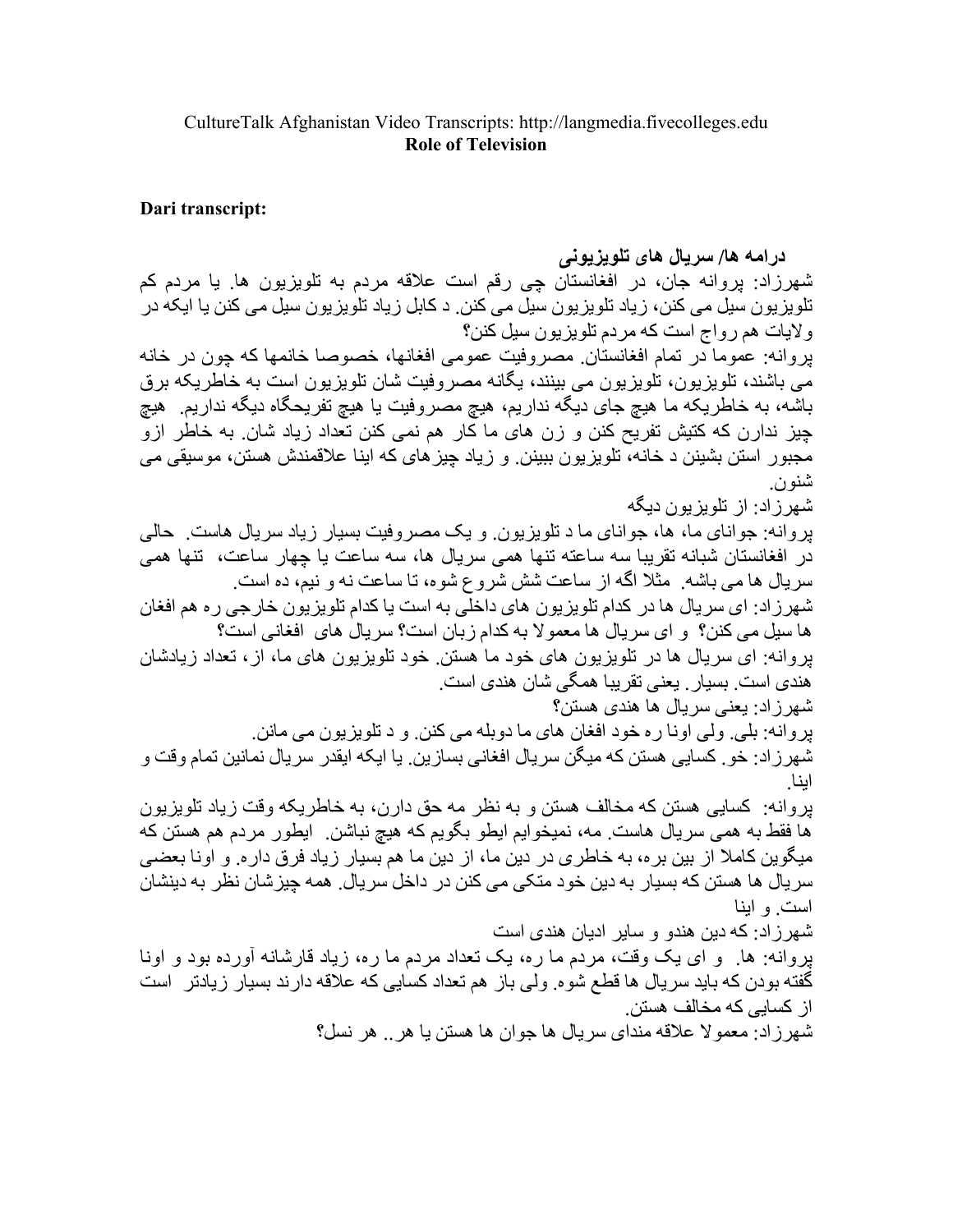بر و انه جو انا حالی زیادتر به موسیقی علاقه دارن به نظر مه ولی تعداد، شاید یک تعداد جو انا هم باشن ولي زيادتر كسابي كه مصر وفيت ندار ن، باني مكتب نمي ر ن و وظيفه ندار ن و در خانه مے، باشن ِ ای جبز ها ر ا مے، بینن کلان سن ِ خانم های کلان سن یا مر دهای کلان سن ِ شهر ز ادر ابطو ر فکر (مے کئے که ابن سر بال ها مثلا دختر ای جو انه تشویق کنن به ای که در س بخو انن، به ای که کار های نو کنن، به ای که سفر کنن، به ای که شجاع باشن و ایا ِ یا نی کلش فقط مسایل او لاد داری و عروسی و .<br>بروانه: فقط همیست که خانه خوده چطو نگاه کنن و همرای اولادهایشان، همرای برادرشان، همرای خواهرشان چی قسم رفتار کنن ِ همگی اش مسایل خانواده گی است ِ هیچ ایره گفته نشده که ِ بسیار مثلا بسیار کم ِ اگه زیاد باشه، یک کس می آیه از تحصیل از امریکا در داخل سریال ِ و خلاص شهرزاد: ولي كسي ره نمي بيني كه درس بخوانه و نمره هاي خوب بگيره. بِروانه: ولي بِس مي أيه. او عروسي مي كنه. خلاص ميشه. شهرزاد: خو ِ پانی زیاد انگیزه نمی ته به دخترای جوان مثل خودت که مثلا درس بخوانن و اینا ِ پروانه: نخیر ِ و همگی اش تکرار شده میره ِ یک چیز چند بار تکرار شده میره ِ یک نفر می میره، .<br>باز بس زنده میشه، باز پس می میره، باز پس یک مشکل پیدا شده بوده<sub>.</sub> یک کس دیگه مرده بوده در حقیقت ولمی و جبز های تکر از ی هسته ِ .<br>شهرزاد: کیفیت خود سریالها خو پایان است، به حساب گپ های تو<sub>.</sub> کیفیت دوبله سریال ها جطور است، دو بله خوب است با بد پروانه: دوبله هم چندان خوب نیست. شهر زاد ما بروانه: به خاطري افغان هاي ما نتوانستند او ره صحيح همو چيزي كه خود معناي سريال بوده، اوره نتانستن به زبان خود بیارن و مشکل هم است ً به خاطری که شاید بسیار چیز هایی در زبان ازونا باشه كه زبان ما نداره و ما نتانيم اور ه واضح، صحيح بگوييم

## **English translation:**

Shaharzad: Parwana dear, are people interested in TV in Afghanistan? Do people watch TV seldom? Do they watch TV often? Do people mostly watch TV in Kabul, or is it common for people to watch TV in the provinces too?

Parwana: Usually, it is all over Afghanistan. It is a common hobby of Afghans, especially women, who are mostly at home. They watch TV, and their only hobby is TV -- when there is electricity. Because we have no other place, we have no other hobby or place for entertainment. There is nothing to entertain them, and most of our women do not work either. So they have to stay home and watch TV. And the thing that they are most interested in, they listen to music.

Shaharzad: On TV, right?

Parwana: Our youth, yes, our youth (listens to music) on TV. And one other hobby is TV series. Now in Afghanistan, every night, for almost three hours, three or four hours, there are only these TV series. For example, if they start from 6 PM, it goes on till 9:30 or 10 PM.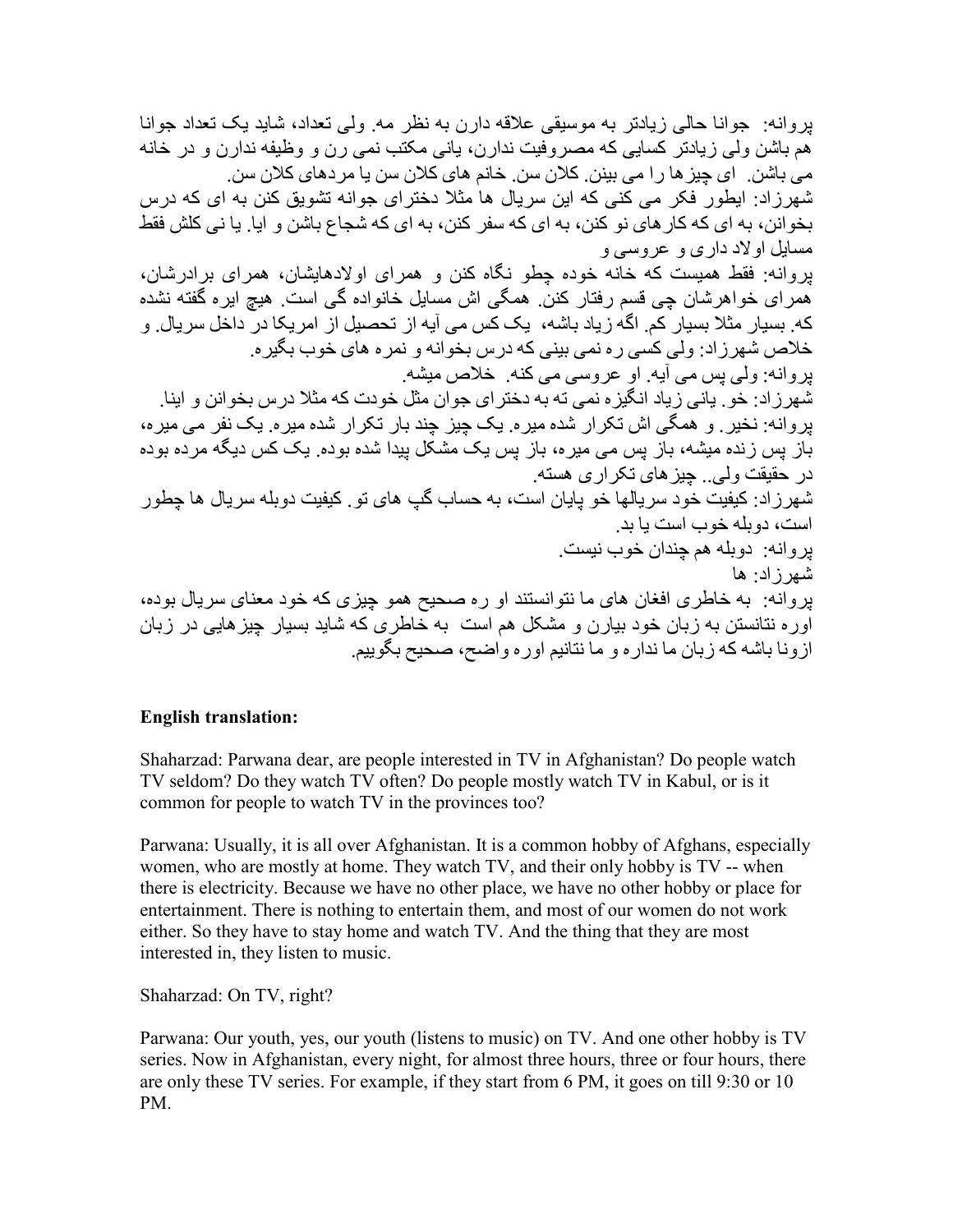Shaharzad: Are these series on internal (Afghan) TV stations, or do Afghans watch foreign TV stations too? And which languages are these series in, usually? Are they Afghan series?

Parwana: These series are on our own TV stations, our own TV stations and yet mostly it is Indian. Almost all (the series) are Indian.

Shaharzad: You mean the series are Indian?

Parwana: Yes, but Afghans themselves translate it and put it on TV.

Shaharzad: Okay. Are there people who request production of Afghan TV series? Or that they say, "Don't put on series all the time" and stuff…

Parwana: There are people who oppose it, and I think they are right, because most of the time on TVs is spent only for these series. I don't want to say that there should be none. There are people who say that it should be totally discontinued, because of our religion, because it is very different than our religion. And there are some series that depend a lot on their religion in the series. Everything seems to be about their religion and those….

Shaharzad: The religion is Hinduism and other Hindu religions.

Parwana: Yes. And this, at one point, angered our people, some of our people and they said that the series broadcast should be discontinued. But still, the numbers of fans are more then those who oppose.

Shaharzad: Are the fans of series younger people usually or from every generation?

Parwana: Younger people are mostly interested to music, I think. But some, maybe there are some young people but mostly, the people who are not busy, who don't go to school and have no jobs and are at home, they watch these things…elderly women and elderly men.

Shaharzad: Do you think that these TV series encourage young girls to study, to do new things, to travel and to be brave and stuff. Or no, it is all about having kids, marriage and…?

Parwana: It is all about how to keep your house and how to treat their kids, brother and sister. It is all about family issues. Nothing is said about that (supporting women, education). They are a few examples, very rare. The most they do is that someone comes from studying abroad in USA in the series, and that is it.

Shaharzad: But you don't see anybody who is studying and getting good grades.

Parwana: No. and those who come back (from study-abroad), they just marry. That is end of it.